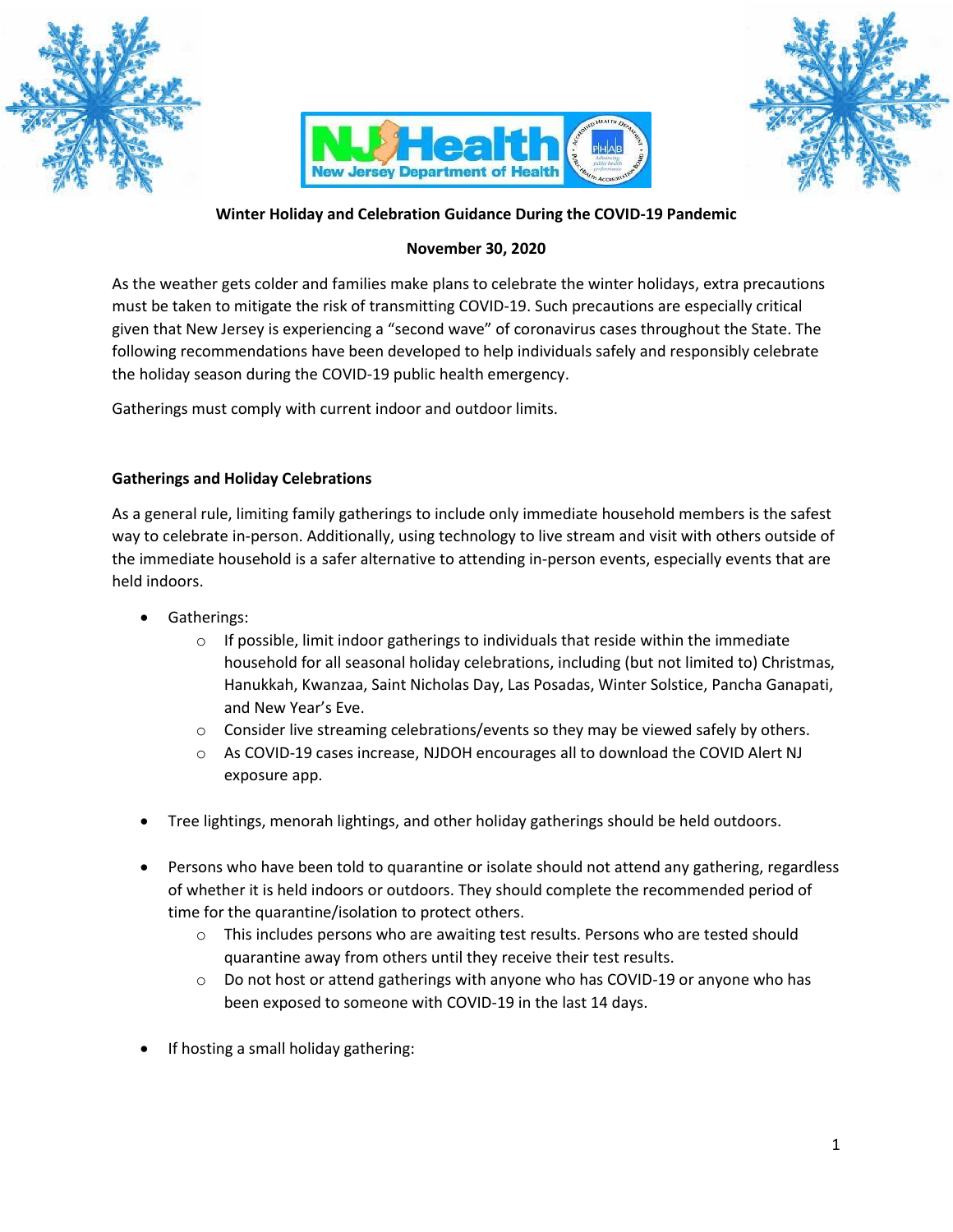- $\circ$  Small gatherings should be limited to immediate household members, as much as possible. Current indoor gathering limits are no more than 10 persons, with limited exceptions outlined in Executive Order No. 196.
- $\circ$  Utilize single-use serving ware to the extent possible (e.g., cups, plates, utensils, etc.). Otherwise, limit the number of people who touch common items such as serving utensils and barware.
- $\circ$  Make sure everyone washes their hands before preparing, serving, and/or eating food.
- o Make hand sanitizer (at least 60% alcohol) available for all to use.
- o Avoid buffets and self-serve drink stations.
- o Use no-touch trash cans if possible.
- $\circ$  Seating arrangements should encourage social distancing by maintaining 6 feet between individuals who are not in the same household. This may include sitting at multiple tables spread throughout the home.
- o Guests should wear masks when not eating and drinking.
- o Clean commonly touched surfaces and areas often.
	- Provide disinfecting wipes in the bathroom for guests to wipe down toilet handles, faucet knobs/handles, and doorknobs.
	- Make sure each bathroom has soap.
	- Consider single-use hand towels instead of cloth towels in the bathroom(s).

#### **Additional Recommendations for Holiday Celebrations**

- Holiday parades are discouraged.
	- $\circ$  If holiday parades are organized, consider limiting in-person attendance and instead having the parade live-streamed so the public can view it virtually.
	- o Parades must abide by the current limits on outdoor gatherings.
	- $\circ$  Parades should observe social distancing and all participants should wear masks. Organizers should designate areas for spectators to view the parade with markings on the ground to facilitate social distancing.
	- $\circ$  To encourage social distancing, consider using open-top vehicles and floats instead of having individuals march in large groups.
	- $\circ$  Parade organizers must maintain a list of all participants' names and phone numbers, for possible contact tracing. This list shall be turned over to the local health department to assist with contact tracing.
	- $\circ$  Parade participants should not be permitted to throw items from their floats or cars to spectators.
- As an alternative to a traditional Santa route, consider having Santa ride around neighborhoods in an open-top vehicle so he can wave to spectators. Spectators should stay in their homes or within their yards/sidewalks. Neighborhoods should be notified of the time that Santa will arrive to avoid potential clustering of spectators in anticipation of the event. Santa should not be permitted to throw or toss items from the vehicle.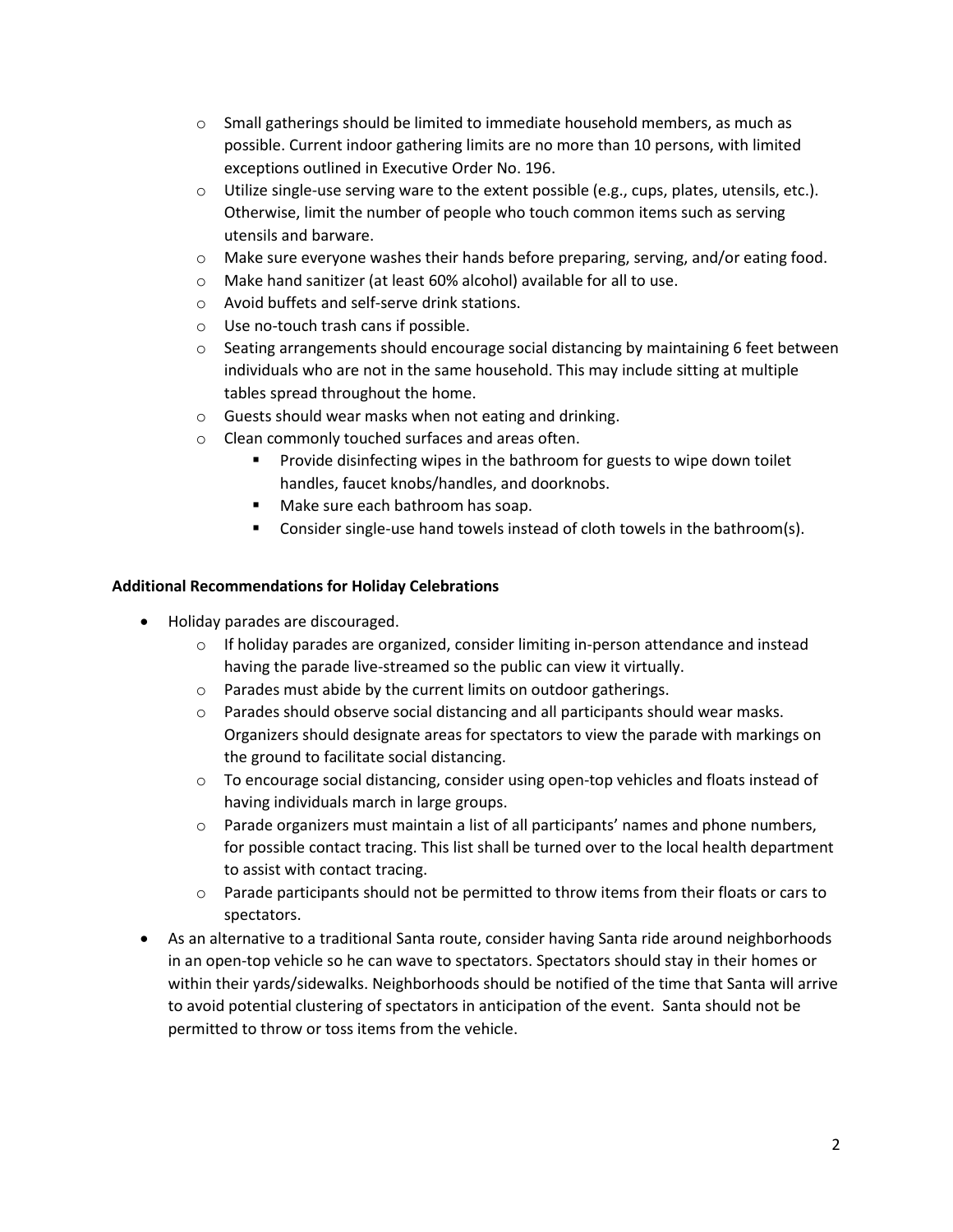### **Mall and Indoor Santa Visits**

In order to keep families, children and employees safe this holiday season, it is strongly recommended that people consider alternatives to visiting Santa at indoor locations including malls, churches, stores, etc. to reduce the risk of COVID-19 exposure/transmission.

- As a safer alternative, consider virtual visits or outdoor socially distanced visits with Santa.
- If malls and other indoor locations still chose to offer in-person visits with Santa, it should be a "touchless" experience.
	- $\circ$  Santa, staff, and guests should practice social distancing and must wear cloth or disposable masks at all times. Guests under the age of two are not required to wear a mask.
	- o Visits should be limited in time to reduce interactions between people.
	- $\circ$  Reservations should be made in advance of in-person visits to discourage crowding around the Santa display area and to provide adequate time between guests for cleaning and sanitizing any high-touch surfaces.
		- Guests should not arrive early for their appointment.
		- Guests without reservations should be turned away and should not be permitted to take pictures. They should not be permitted to wait around to see if an opening becomes available.
	- o Children should not be permitted to sit on Santa's lap at any time.
	- $\circ$  Santa may be stationed in a chair behind a plexiglass shield in an open area to allow for good air flow.
		- **E** If using a plexiglass shield, it should be compliant with fire safety and building code requirements and should be high enough to stand above the tallest seated person at the event.
	- $\circ$  The organizer should ensure that there are markings on the floor at least 6 feet apart to promote social distancing in and around the Santa display area.
	- $\circ$  Decorative enclosed structures, such as Santa's workshop, are not recommended, as these limit air flow.
	- o No food (i.e., food, gifts, treats) should be handed out by Santa or staff.
	- o Hand hygiene should be practiced regularly by both Santa and staff.
		- Hand sanitizer should be available at the Santa display area for staff and guests.
	- o Santa, staff, and guests experiencing COVID-19 symptoms should not participate in the event.
	- $\circ$  Anyone (staff and guests) told to quarantine or isolate should not report to work/the mall until the end of the quarantine/isolation period.

## **Choirs and Caroling**

Because it is a high-risk activity, singing poses an increased risk for transmission of the COVID-19 virus. Accordingly, it is recommended that individuals consider virtual signing events whenever possible. To the extent that in-person events are held, the following safeguards be in place for choirs and caroling this holiday season. The virus may be transmitted via singing even if performers do not have symptoms.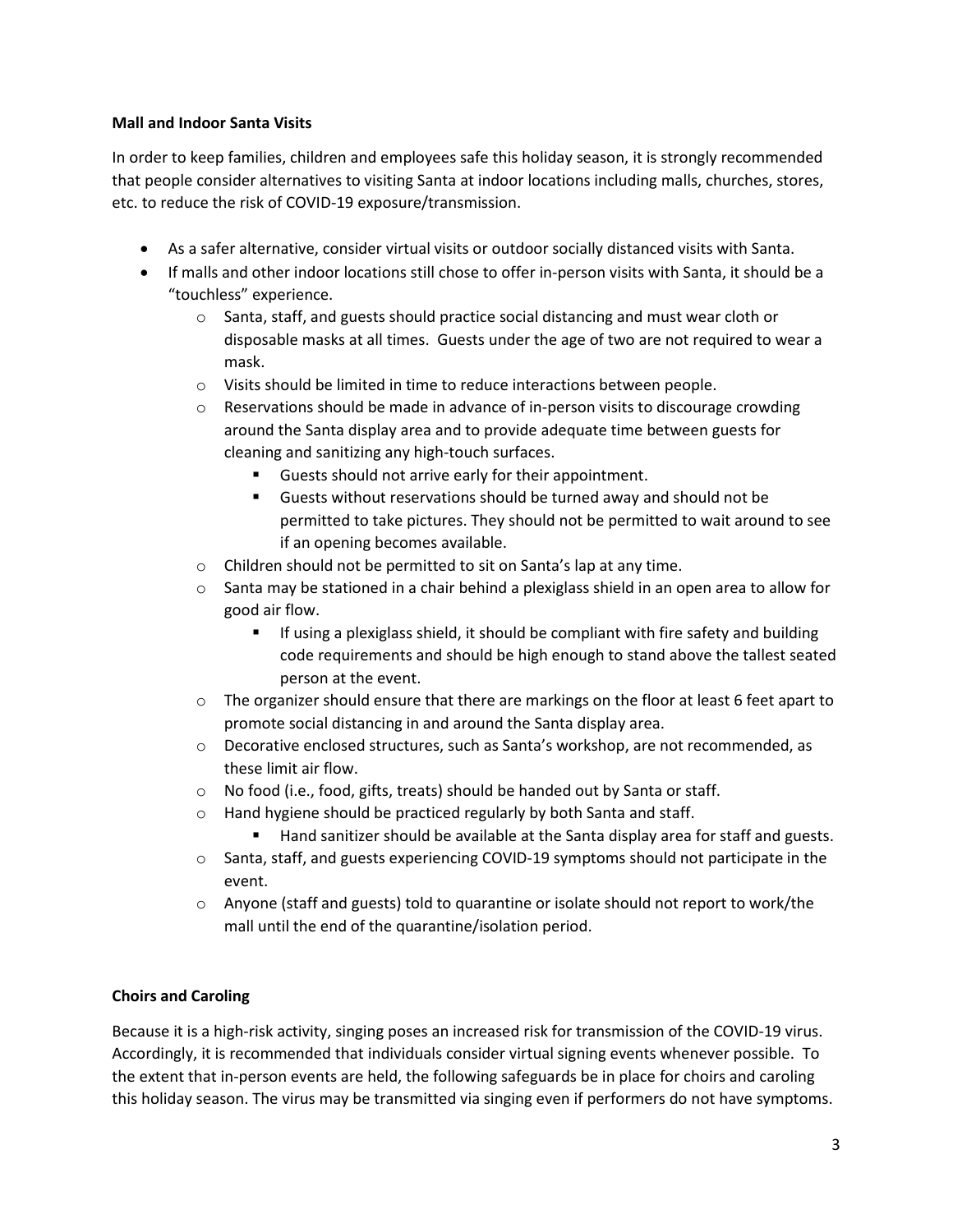Large performances have the potential to be super spreader events. Avoiding large gatherings, increasing the physical distance between performers and distance from the audience, as well as wearing masks are simple ways to protect performers and their audiences.

- Performances must adhere to the latest limits on indoor and outdoor gatherings in NJ.
- Singing groups must be socially distanced from each other and from their audience during each performance. Singing groups that perform in public must be at least 10 feet away from others or have a physical barrier between them and the audience
	- o Audiences may be indoors or outdoors
	- o Outdoor performances are recommended over indoor performances.
- Performers and guests must wear cloth or disposable masks. Musicians playing brass or woodwind instruments that require use of their mouth must wear a mask when not actively playing their instruments.
- Organizers of a scheduled singing event must conduct health checks for all live performers prior to the event. Any performer who (1) is showing symptoms of COVID-19, (2) who was exposed to a person who has tested positive for COVID-19, or (3) who was told to isolate or quarantine, should not be permitted to perform.
- Locations for indoor performances should not include places where there are cases among highrisk or vulnerable populations (e.g., long term care facilities).
	- $\circ$  Certain facilities may be subject to additional restrictions. For example, Long Term Care facilities that are currently experiencing an outbreak or have had an outbreak within the last 14 days may not invite performers for indoor performances.
	- $\circ$  Performers may sing outdoors where they may be seen/heard from inside the facility.

## **Holiday Travel**

- Travel outside of your home should be limited.
- As airports, bus stations, train stations, public transportation and rest stops are all places where travelers can be exposed to COVID-19, it is recommended that non-essential travel be limited this holiday season.
- Instead of traveling, it is recommended that you stay home and connect with family and friends via video conferencing technology, such as FaceTime, Zoom, Skype, or Google Meetings.

#### **Winter holiday villages/flea markets/stores**

• All vendors and organizers should observe social distancing and place markings on the ground to promote social distancing among shoppers.